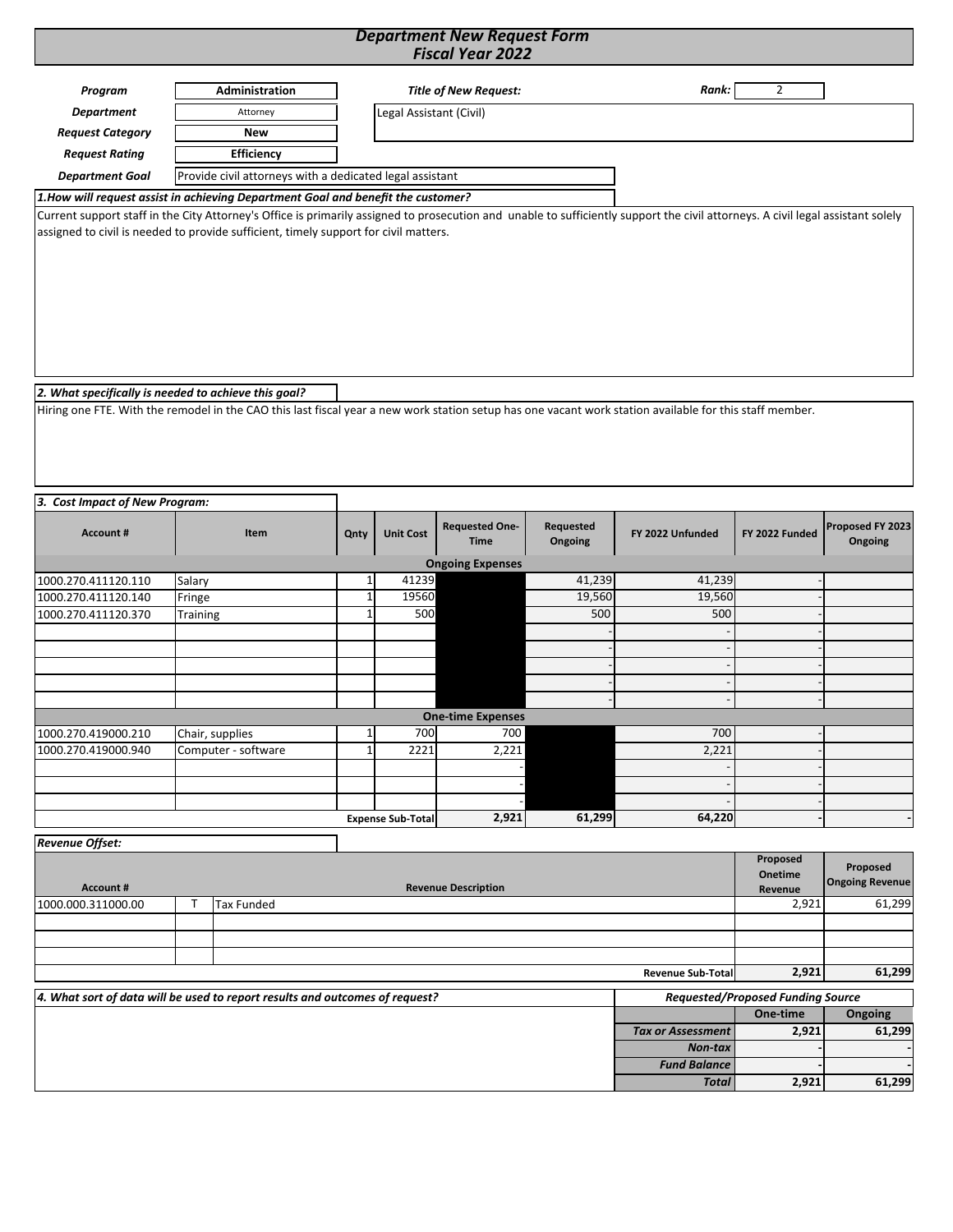

## **OFFICE OF THE CITY ATTORNEY**

435 RYMAN • MISSOULA, MT 59802-4297 • (406) 552-6020 • FAX: (406) 327-2105 EMAIL: attorney@ci.missoula.mt.us

July 2, 2021

TO: Budget Committee of the Whole

RE: Request for 1.0 FTE Civil Legal Assistant

The City Attorney's Office (CAO) requests a new position for one FTE Civil Legal Assistant (LA). The position is requested to support fulltime the three civil attorneys that do not have a dedicated staff person assisting them. The civil attorneys are performing tasks and managing files and records that would be more efficiently and effectively overseen by the requested LA. The additional LA would provide procedural as well as monetary cost benefits.

Key tasks that civil attorneys frequently perform themselves to be managed and performed in conjunction with civil attorneys by a civil LA include:

#### **CAO support of Elected Officials / Departments**

- Review, edit, format and finalize legal opinions and correspondence.
- Manage records and civil files related to contracts, disputes, administrative hearings, and litigation. Review, edit, format, and finalize pleadings.

### **CAO representing Missoula Housing Authority (MHA)**

- Case prep including assisting in drafting, formatting, and finalizing eviction documents.
- Review, edit, format, and finalize documents and correspondence.

## **CAO representing Missoula Urban Transportation District (MUTD)**

- Review, edit, format, and finalize documents and correspondence.
- Copying and organizing records for arbitration and personnel matters.

## **Confidential Criminal Justice Information (CCJI) Requests**

Open files, pull records, redact and edit, and produce approved records.

### **Public Record Request Reviews**

Open files, manage records, and produce approved records.

# **Expungement Petition Review and Response**

Open file, order criminal history, and contact victims initially. Review, edit, format, and finalize pleadings.

These are not all-inclusive duties but a sampling of those areas taking significant portions of time in the civil division. Civil attorneys are logging more hours in all of these areas necessitating the assistance of a LA specifically trained to assist with civil duties. Currently prosecution LA's assist as they can but often times, they cannot immediately offer help with their prosecution workload taking priority.